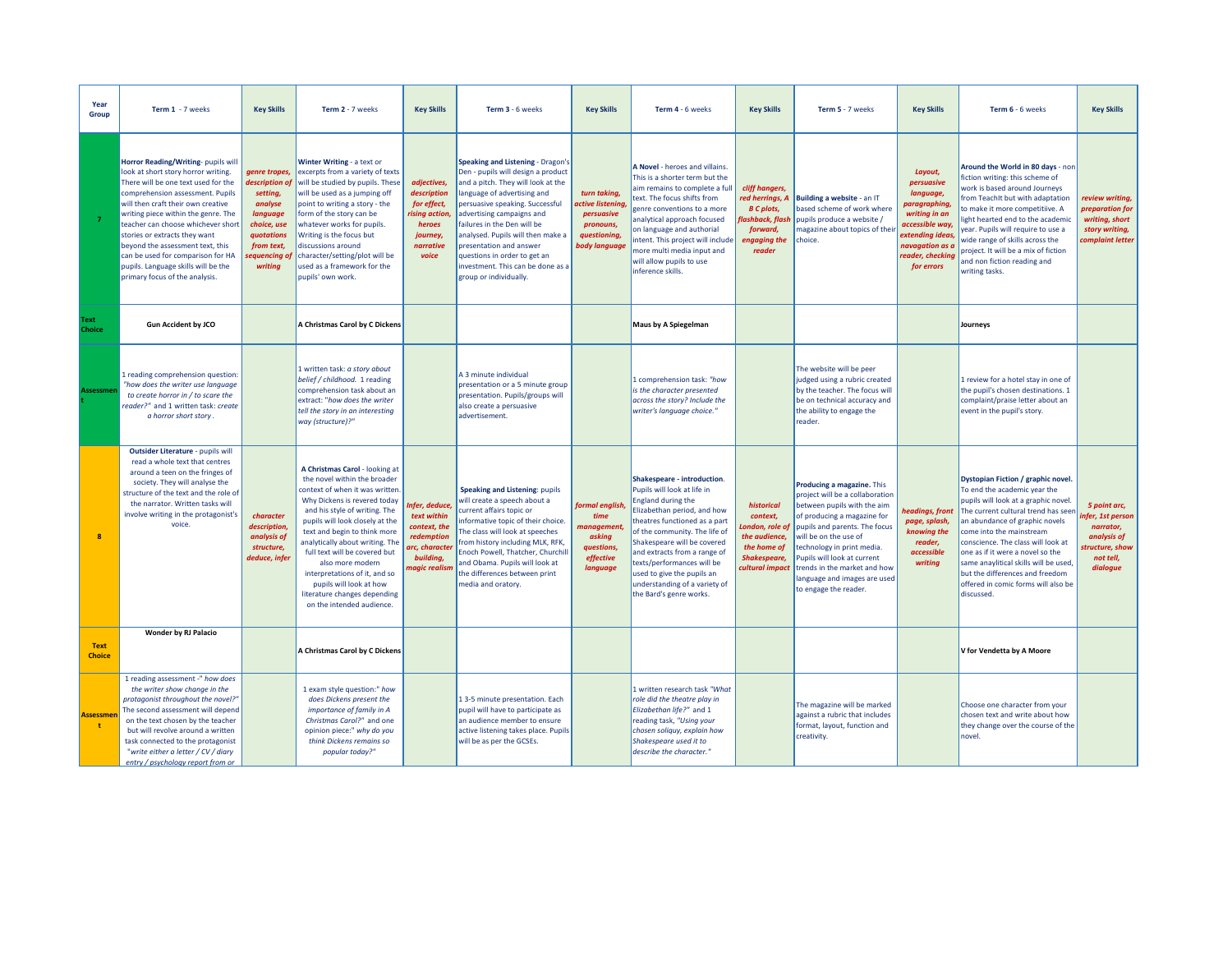| 9                               | <b>Outsider Literature - Pupils will</b><br>read a full text and begin to work<br>towards a GCSE Literature style<br>assessment. This can be used to<br>highlight pupils for whom Literature<br>should be a pathway. The texts<br>chosen are adaptable for all pupils<br>can the assessment can be<br>broadened to more opinion based<br>answers, so that the focus becomes<br>more about engaging with a text. | protagonist,<br><i>arrative</i><br>perspective,<br><b>inreliable</b><br>arrotors,<br><b>udience</b><br><i><b>Interpretation</b></i> | A Christmas Carol: pupils will<br>study the text with a more rigid<br>analytical perspective. The aim<br>of the project will be about<br>writing clear and perceptive<br>analysis of a text. Pupils will be<br>expected to make links across<br>the novel to show character<br>arcs and to draw conclusions<br>about authorial intent.               | mniscient<br>arrator,<br>ocial<br>ommentary,<br>heme,<br>ultural<br><b>ofluence</b> | True Crime - Youtube/podcast -<br>pupils will work to create a<br>youtube presentation or podcast<br>episode about a true crime event<br>unsolved mystery. Pupils will<br>need to undertake research<br>around the topic. They will then<br>be instructed on the technical<br>aspects of creation. Opinions and<br>evidence will be the focus as well<br>as crafting an informative article<br>for the audience.                                                                  | informative<br>vriting,<br>imelines,<br>liscourse<br>narkers,<br>extending ideas       | Shakespeare - full text. The<br>class will read through a<br>whole Shakespeare text. This<br>will be done using both<br>modern language sources and<br>the original language.<br>Shakespeare is fundamental to<br>the understanding of English<br>both as a language and<br>culturally.               | ole of the<br>rologue/epilo<br>gue, morality<br><b>olays, tragic</b><br>tropes, heroic<br>laws, action as<br>description                          | A Play - drama project. Pupils<br>will use the play and film<br>version of the chosen play.<br>They will use drama to build<br>their confidence in<br>performance in front of<br>others and gain an<br>understanding of how<br>language/performance<br>interact with an audience.<br>This project offers a different<br>platform for pupils to succeed<br>other than written work.    | hero's journey,<br>stage directions,<br>projection,<br>different to a<br>text, focus on<br><i>action</i> | Zombie Apocalypse - narrative<br>writing. A purely creative project<br>to end the year. Pupils will be<br>given signposts around a narrative, tropes,<br>but how the story develops is up<br>to the individual pupil. The focus<br>will be on using a compendium of<br>skills and formats to build up a<br>narrative. Pupils will look at more<br>modern forms of presentation,<br>including ARG and interactive<br>formats. | ARG, sci-fi<br>fractured<br>narratives,<br>multiple<br>protagonists,<br>psychology of<br>horror                                                                                                |
|---------------------------------|-----------------------------------------------------------------------------------------------------------------------------------------------------------------------------------------------------------------------------------------------------------------------------------------------------------------------------------------------------------------------------------------------------------------|-------------------------------------------------------------------------------------------------------------------------------------|------------------------------------------------------------------------------------------------------------------------------------------------------------------------------------------------------------------------------------------------------------------------------------------------------------------------------------------------------|-------------------------------------------------------------------------------------|-----------------------------------------------------------------------------------------------------------------------------------------------------------------------------------------------------------------------------------------------------------------------------------------------------------------------------------------------------------------------------------------------------------------------------------------------------------------------------------|----------------------------------------------------------------------------------------|-------------------------------------------------------------------------------------------------------------------------------------------------------------------------------------------------------------------------------------------------------------------------------------------------------|---------------------------------------------------------------------------------------------------------------------------------------------------|---------------------------------------------------------------------------------------------------------------------------------------------------------------------------------------------------------------------------------------------------------------------------------------------------------------------------------------------------------------------------------------|----------------------------------------------------------------------------------------------------------|------------------------------------------------------------------------------------------------------------------------------------------------------------------------------------------------------------------------------------------------------------------------------------------------------------------------------------------------------------------------------------------------------------------------------|------------------------------------------------------------------------------------------------------------------------------------------------------------------------------------------------|
| <b>Text</b><br><b>Choice</b>    | The Catcher in the Rye by JD<br>Salinger                                                                                                                                                                                                                                                                                                                                                                        |                                                                                                                                     |                                                                                                                                                                                                                                                                                                                                                      |                                                                                     |                                                                                                                                                                                                                                                                                                                                                                                                                                                                                   |                                                                                        | <b>Romeo and Juliet</b>                                                                                                                                                                                                                                                                               |                                                                                                                                                   | <b>Billy Elliot by L Hall</b>                                                                                                                                                                                                                                                                                                                                                         |                                                                                                          |                                                                                                                                                                                                                                                                                                                                                                                                                              |                                                                                                                                                                                                |
| <b>Assessme</b><br>$\mathbf{t}$ | The scheme of work will include<br>tasks that cover summary and<br>opinion style questions. The termly<br>assessment will use the question,<br>"to what extent is the protagonist<br>an outsider figure?" This question<br>can be adpated for LA pupils to,<br>"is/are the protagonist(s) a hero in<br>your opinion?"                                                                                           |                                                                                                                                     | A GCSE question will be used as<br>preparation for KS4. "How<br>does Dickens present Scrooge<br>throughout the novel?" This<br>will be complemented with<br>small tasks based around<br>theme, language and structure<br>specific to specifc extracts.                                                                                               |                                                                                     | This will be judged by peers and<br>the teacher.                                                                                                                                                                                                                                                                                                                                                                                                                                  |                                                                                        | Pupils will answer a GCSE style<br>question about a theme across<br>the text.                                                                                                                                                                                                                         |                                                                                                                                                   | A single assessed<br>performance will take place.<br>This might be done in front of<br>the whole school/community<br>or just in front of the year<br>group. There will be smaller<br>assessments of<br>comprehension but the focus<br>is more about engagement<br>with a new skill.                                                                                                   |                                                                                                          | The assessment will be more<br>diffuse in this project.<br>Interventions will take place<br>during the lessons to target<br>individual errors in preparation for<br>Year 10.                                                                                                                                                                                                                                                 |                                                                                                                                                                                                |
| 10                              | Functional Skills (L1) - this block of<br>lessons is in preparation of the<br>Functional Skills examinations, but<br>it will also work as a way to identify<br>weaknesses in the class. Pupils will<br>analyse a variety of sources and<br>create a range of their own writing.                                                                                                                                 | <b>AFOREST.</b><br><b>formal</b><br>anguage,<br>introduction,<br>clarity of<br>writing,<br><b>linking ideas</b>                     | Poetry - a project based<br>around poetic forms. We will<br>draw links between poetry that<br>the pupils already enjoy, and<br>the more classical variations.<br>Pupils will look at rhyme<br>schemes and poetic structures.<br>They will be introduced to a<br>variety of poetic devices and<br>will be expected to use these in<br>their own work. | hyme,<br><i>igurative</i><br>anguage,<br>xtended<br>netaphor,<br>nagery             | True Crime - an investigation.<br>The class will choose an<br>investigation project to follow.<br>Pupils will research the history<br>leading up to the event and infer<br>reasons behind the event. They<br>will then look in detail at the<br>events themselves and finally<br>offer up reasoned opinions about<br>why the events happened. The<br>project will cover a variety of non<br>fiction texts. The focus will be on<br>informative writing and<br>understanding bias. | ias.<br>hypothesis,<br><b>Informative</b><br>writing,<br>equencing,<br>ormal<br>nauaae | A Play - students will study a<br>full play with the aim of<br>building up skills for GCSE<br>Paper 1. The means the focus<br>will be on how language is<br>used for effect and how<br>structure is used to engage the<br>audience. Using a play allows<br>for a more dynamic approach<br>in lessons. | interpretation,<br>prediction,<br><b>uthorial</b><br>ntent, layers of<br>meaning,<br>drawing links<br>across a text,<br><b>perceptive</b><br>deas | Narrative Writing - this term<br>will focus on the needed skills<br>for GCSE Paper 1. Pupils will<br>learn how to craft and control<br>a narrative. Pupils will have a<br>higher degree of choice in this<br>project as they will only have<br>pictures or phrases as<br>prompts. The aim is to write<br>self contained stories that<br>have a full arc but are not<br>over extended. | ensory<br>anguage,<br>lescription,<br>nciting incident<br>ising action,<br>lialogue,<br>effective pacing | Shakespeare - full text. Pupils will<br>read a full Shakespeare text and<br>work towards answering GCSE<br>style questions about it. The focus<br>is not purely on Literature, but<br>rather on the skills needed to<br>analyse language and the effects<br>that it has on an audience. Pupils<br>will be encouraged to think about<br>more perceptive answers rather<br>than on surface level inferences.                   | theme.<br>protagonist,<br>conventions of<br>comedy,<br>conventions of<br>tragedy,<br>analysis of<br>language,<br>character arc,<br>character<br>development,<br>how pacing<br>affects the plot |
| <b>Resources</b>                | Past papers and a variety of non<br>fiction texts.                                                                                                                                                                                                                                                                                                                                                              |                                                                                                                                     | The Poetry of Hip Hop                                                                                                                                                                                                                                                                                                                                |                                                                                     | September 11 2001                                                                                                                                                                                                                                                                                                                                                                                                                                                                 |                                                                                        | The Curious Incident of the<br>Dog in the Night-time by S<br><b>Stephens</b>                                                                                                                                                                                                                          |                                                                                                                                                   |                                                                                                                                                                                                                                                                                                                                                                                       |                                                                                                          | Othello                                                                                                                                                                                                                                                                                                                                                                                                                      |                                                                                                                                                                                                |
| Assessme<br>t.                  | Focus on FS but also on the<br>transactional writing tasks on the<br>GCSE papers. Pupils will be<br>required to complete 3 practice FS<br>papers before attempting the real<br>examination by the end of the term.<br>Teachers will encourage tasks for<br>both ability ends of the spectrum to<br>help secure skills. The baselining<br>will help provide specifics for<br>intervention.                       |                                                                                                                                     | The assessment for this project<br>will follow the GCSE<br>examination style. "What<br>effect is created by the<br>language in your selected<br>poetry?"                                                                                                                                                                                             |                                                                                     | There will be 2 major<br>assessments to this project. One<br>will be the summation of events<br>to be presented in the form of an<br>article. The second assessment<br>will be a formal letter to offer up<br>opinions about the outcome of<br>the event chosen                                                                                                                                                                                                                   |                                                                                        | Assessment Question: "how is<br>language used to present the<br>protagonist in the play?"                                                                                                                                                                                                             |                                                                                                                                                   | The assessment for this<br>project will be straight from<br>the GCSE examination. This<br>can either be done via small<br>assessments or one mock type<br>piece of work. Technical and<br>creative ideas will be marked.<br>Pupils will have an<br>opportunity to redraft their<br>work.                                                                                              |                                                                                                          | This assessment will be based<br>around a theme in the chosen text.<br>"What role does the theme of<br>jealousy play in Othello?"                                                                                                                                                                                                                                                                                            |                                                                                                                                                                                                |